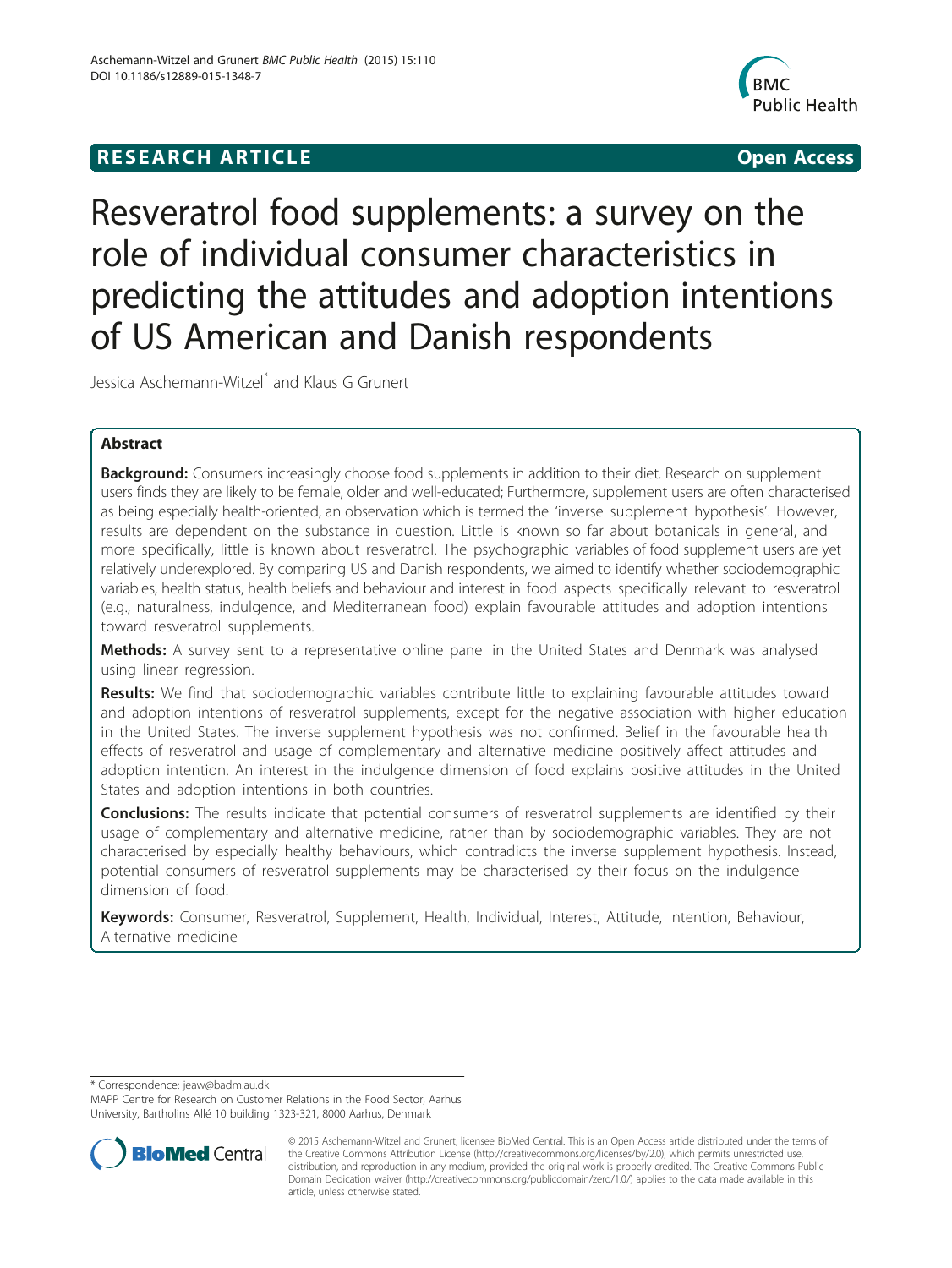#### Background

#### Introduction and research questions

Nowadays, citizens in industrialized countries can look forward to a high life expectancy. The crucial element for being able to enjoy this long life is good health. Publicpolicy makers aim to improve citizens' health to ensure quality of life during aging, if not to reduce costs in the healthcare system. Much of the responsibility for a person's health status rests, though, on the individual: day-today decisions about what to eat, in which amount and combination and in conjunction with how much physical activity yield differing degrees of healthy lifestyles. People are increasingly willing to take control of their diets [[1](#page-8-0),[2](#page-8-0)]. Available options include products with enhanced health properties, such as functional food [[3-5\]](#page-8-0) and food supplements [\[6\]](#page-8-0).

Supplement users fit a certain sociodemographic profile, e.g. tend to be females, well-educated, and older [\[7](#page-8-0)]. In addition, it has been observed that supplement users appear to lead a relatively healthy lifestyle [[8\]](#page-8-0). Thus, they do not necessarily constitute the segment in greatest need of supplements, an observation which is termed the 'inverse supplement hypothesis' [\[9](#page-8-0)]. The probable cause of this is that consumers motivated and able to lead a healthy lifestyle are more inclined to and capable of adopting supplement usage behaviour. Supplement usage might be related to the increasing popularity of complementary and alternative medicine (CAM), which is driven by the search for a more self-determined and holistic approach to health, well-being and lifestyle [[10,11\]](#page-8-0). However, it has been observed that consumers equate the 'naturalness' of e.g. botanical supplements with 'safety' [\[2](#page-8-0)], and therefore, at times do not inform their doctors about their supplement use, a fact that has caused concern about adverse health effects [\[2,12\]](#page-8-0). A range of factors may influence how consumers view supplements, e.g., the type of product or substance [[13\]](#page-8-0), the perceived relevance of the effect [[13](#page-8-0)], beliefs and expectations about health outcomes [[9](#page-8-0)]. More general factors might also have an impact on supplement use, such as the prevalence of use in the respective country [\[7\]](#page-8-0), or for example, the degree of celebrity use and endorsement [[14](#page-8-0)]. Supplement use or the type of supplement chosen might furthermore be influenced by individual attitudes and interests within the food and health domain, such as the degree of preference for naturalness [\[15\]](#page-8-0) or interests in certain food types and dietary trends [[3,16\]](#page-8-0). As the influence of the factors listed above might vary considerably, depending on the substance and the individual in question [\[13\]](#page-8-0), there is a need to test the interrelation for specific supplement groups or substances. In addition, psychographic variables have not yet been explored thoroughly in the analysis of food supplement users [\[7](#page-8-0)].

The aim of this paper is to analyse the role of individual characteristics in determining favourable attitudes and adoption intentions toward the resveratrol supplement in two countries, namely the United States and Denmark. Resveratrol is as yet relatively unknown in Denmark, while it is a rather established substance among the food supplement range in the United States (see [[17](#page-8-0)]), which is why the between-country comparison can shed light on the differences between a developed and an emerging food supplement market. Resveratrol is a substance that may help reduce the risk of chronic diseases such as osteoporosis, cancer and Alzheimer's disease; it is also said to potentially alleviate the negative effects of obesity, aging and lack of exercise [\[18-21](#page-8-0)]. It is a substance naturally found in grapes and wine and has been discussed in relation to the so-called 'French paradox' [[22,23\]](#page-8-0). The French paradox is the observation that even though there is a high intake of saturated fats in France, the mortality rate from coronary heart disease is low. This effect was later linked to the traditional diet of the Mediterranean region (i.e., rich in whole-grain cereals, fruits, vegetables, wine, fish, legumes, nuts, and olive oil, and moderate in meat, see [[24](#page-8-0)]) and might be one of the reasons for the popularity of Mediterranean cuisine. Because of its varying possible effects and associations, resveratrol is a substance especially interesting to study, with regard to how psychographic constructs are related to food-impact health behaviours. In a departure from previous research, the following four research questions are addressed:

Are US and Danish consumers who have favourable attitudes and adoption intentions toward a botanical food supplement containing resveratrol…

- 1. … characterised by the same sociodemographic variables as has been found for other supplements or supplements in general (e.g., being female, relatively older, and well-educated)?
- 2. … of good health status and behaviour, indicating that the 'inverse supplement thesis' applies to the supplement in question?
- 3. … expressing favourable health beliefs and behaviours, indicating that they believe in non-medicinal actions (expectations about the health effects of resveratrol, holistic health beliefs, and reporting the use of CAM)?
- 4. … characterised by psychographic constructs that can be assumed to explain general favourable reactions to botanicals and more specifically, reactions to resveratrol (e.g., higher interest in natural food, the indulgence dimension of food, and Mediterranean cuisine)?

In the following, we outline the current state of research on the characteristics of supplement users, in relation to each of our four research questions.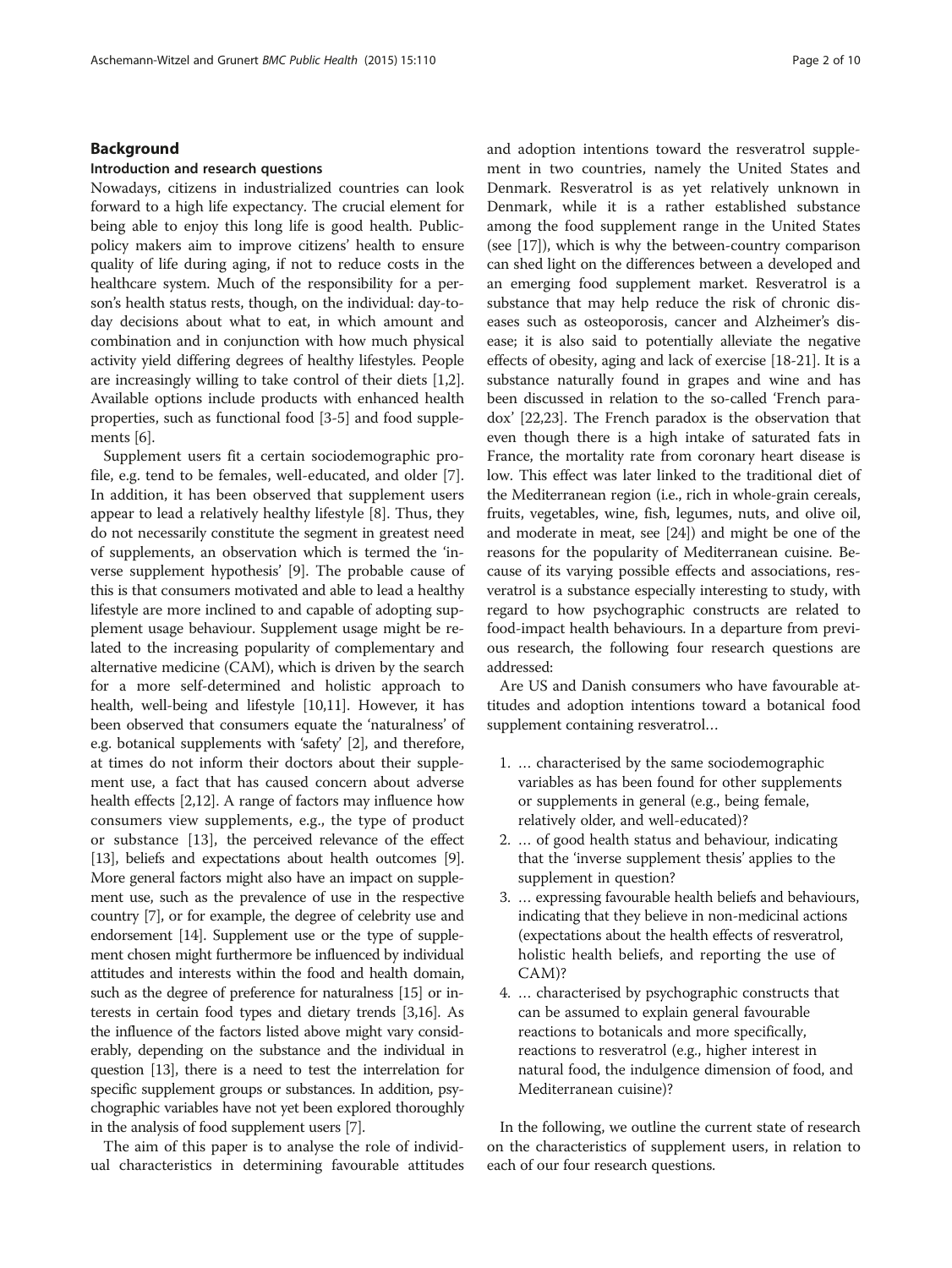### Country differences in usage and sociodemographic characteristics of food supplement users

The use of dietary supplements in industrialised countries is said to have increased over the past decades [[8,14,25\]](#page-8-0). In the United States in the 1990s, around 40% of the adult population was found to be regular supplement users, whereas after the turn of the millennium, as many as 73% claimed to have taken supplements during the previous 12 months [[25](#page-8-0)]. Other studies, however, cite statistics such as 40–48% [\[12\]](#page-8-0) or 49% (44% male, 53% female [\[7](#page-8-0)]) for the United States during the same time frame. The differences in numbers probably stem from differences in the definition of supplements or the definition of regular supplement use. Findings for Europe, though, generally tend to be lower: in 2001, a national survey in the UK stated that 17% of females use supplements [[9\]](#page-8-0), a representative survey in the Netherlands established that 30% of the respondents claimed to use functional food or a supplement at least once a week [\[13](#page-8-0)], while in Germany, 18% of men and 25% of females used supplements regularly [\[8\]](#page-8-0). In Switzerland, however, as much as 41.5% of the population appeared to use supplements [\[26\]](#page-8-0). Egan et al. conclude that within Europe, usage is highest in Scandinavian countries and lowest in the Mediterranean, citing results of the EPIC study that found the average share of users ranges from 2–52% among men and from 7–66% among women [\[7](#page-8-0)].

With regard to the sociodemographic profile of supplement users, it is rather established that females are overrepresented among supplement users [[8,9,25-28](#page-8-0)]. In addition, results tend to show that higher age [\[9](#page-8-0)], higher education [\[26\]](#page-8-0) and higher income characterise supplement users [\[9](#page-8-0)], as Egan et al. also concluded in their review [[7](#page-8-0)]. However, a study focusing on weight loss supplements in the United States found that users were typically only 25–34 years old and of lower education level [\[27\]](#page-8-0), thus strengthening de Jong et al.'s conclusion that characteristics of users depend on the substance in question [\[13\]](#page-8-0). Interestingly, a US study indicated that herbs and botanicals are chosen by men in particular [\[25\]](#page-8-0), which shows user characteristics might be quite contrary to general findings when focusing on specific supplement types.

#### Health status and health behaviour of supplement users

Quite a number of authors comment that supplement users tend to exhibit a relatively healthy lifestyle—termed the 'inverse supplement hypothesis' - [\[2,9,13\]](#page-8-0). De Jong et al. and Beitz et al. found that supplement users indeed showed a healthier eating pattern for specific indicators in the Netherlands and Germany, concluding however that it depends on the substance [\[13\]](#page-8-0) and that the healthier eating pattern is not related to a difference in energy intake, but rather, to a difference in food composition [\[8](#page-8-0)]. Van der Horst et al. found evidence for the inverse supplement thesis in Switzerland, but at the same time also found support for the opposing hypothesis, because some supplement users were consuming a significantly less healthy diet [[26\]](#page-8-0). In addition, they observed supplement users being relatively less health conscious [\[26\]](#page-8-0). This suggests that, apart from user characteristics depending on the supplement substance in question, user groups of the same product might differ in the role that they attach to supplements—as a 'remedy' against their existing unhealthy eating patterns or as one of many features of their healthy eating pattern.

## Health beliefs and potential psychographic characteristics of supplement users

It is interesting to note that users of complementary and alternative medicine (CAM) are similarly characterised as food supplement users and tend to be female, welleducated, and relatively older [\[11](#page-8-0)]. Considering the similarity of the role of CAM and of supplements—both supporting health in a 'soft' way and acknowledging the close ties between nutrition, well-being and health users of CAM and supplement users can be expected to overlap in their psychographic profile to some extent. It has been found that users of CAM hold strong beliefs about the influence of psychological factors (e.g. 'state of mind', stress, well-being [[10](#page-8-0)]) on health. Only a few studies extended research on supplement users to a range of psychological measures and influence factors [[7\]](#page-8-0). An example is an Australian study by Conner et al., who positively tested the explanatory value of the theory of planned behaviour [\[9\]](#page-8-0). It has been found that CAM users exhibit modern health worries [\[10\]](#page-8-0), including worries about genetic modification and pesticides. Modern health worries, in turn, were found to be related to interest in the naturalness of food [\[29,30\]](#page-8-0), and consumers tend to prefer 'naturalness' in foods more than in medicine [\[15](#page-8-0)]. Food supplements and botanicals are perceived as playing a role between both of these, and the role of consumer preference, for naturalness in supplements specifically, is not well known. Furthermore, the indulgence aspect of food might play a role in psychological 'well-being', which, in the holistic view of food and health relations, is supposed to impact health.

#### Research on resveratrol and on botanicals in general

Little research can be found on consumer behaviour in relation to resveratrol, whether as a substance in a supplement or in a food product. To our knowledge, the only study published is one by Barreiro-Hurlé et al. The authors analysed Spanish wine consumers' preferences for resveratrol-enriched wine with the help of a survey and choice test, and identified a willingness to pay a 55% premium for the health-enhancing wine. However, the respondents regarded wine as generally healthy, although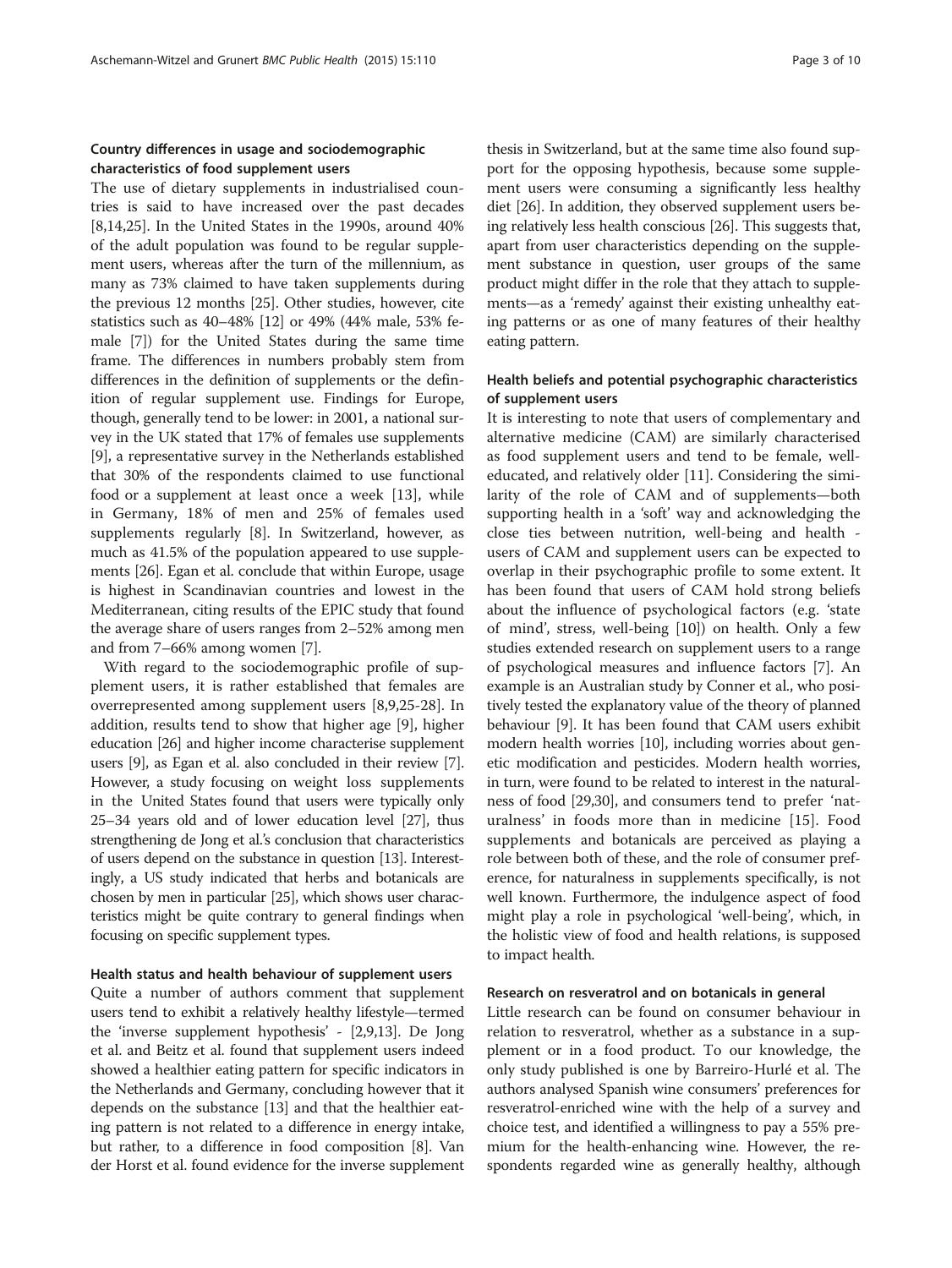few were able to explain why exactly they thought this to be the case [[31](#page-8-0)]. Interestingly, the health benefits of wine appear to be an emerging research area and point of consumer interest [[32](#page-8-0),[33](#page-8-0)].

A large share of the supplements used consists of vitamins and minerals [\[25\]](#page-8-0). An important and growing area, though, are so-called botanicals [[7\]](#page-8-0). Among the different categories of food supplements, resveratrol-containing products are likely to be subsumed under botanicals. Such plant-based supplements have been examined within the scope of an EU research project [\[7,34\]](#page-8-0). It is argued that plant-based supplements are more likely to be used by consumers as a means of medication than as a method to improve nutrition, although it is difficult to disentangle the use for one from the other. From a public-health perspective, this fact calls for more intense scrutiny of consumer behaviour and the characteristics of users of this kind of supplement [\[7\]](#page-8-0).

#### **Mathods**

#### Survey method and measures

An online survey was administered in the United States and Denmark. Only adult respondents were included. An introductory text explained the aim, the anonymous, confidential and non-commercial use of the study for research purposes only and what the survey consisted of, and provided a contact person for any further questions. Proceeding to fill out the online survey after this step was assumed to equal written consent; a withdrawal from the survey was possible at all stages during the survey. The research followed the ethical principles as outlined by the Helsinki declaration and further explained in the research group's ethical guidelines<sup>a</sup>.

Respondents read a description of the resveratrol food supplement and responded with their attitudes and adoption intentions. Their individual characteristics were measured in the following way. First, to identify sociodemographic characteristics (research question 1), we collected the respondent's country of residence, gender and age in years. Respondents were asked to state their level of education, which was classified into a binary variable indicating whether they had achieved a higher (university) education or not. Then, to identify the respondent's actual and self-reported health status and their health behaviour, and thereby explore the inverse supplement hypothesis (research question 2), they were asked to reveal their height and weight for calculating their body mass index (BMI). Respondents further assessed their fitness and their health status, which was merged into one self-reported indicator of 'fitness and health'. For health behaviour, we used an indicator for 'healthy lifestyle practices' consisting of a 14-item measure [[35\]](#page-8-0). It was chosen for its brevity and for encompassing various aspects of health behaviour. Additionally, the measure had been developed

in the United States, where a part of the survey was to take place.

Next, to assess the respondent's health beliefs and respective behaviour indicating their belief in non-medicinal actions in favour of health (research question 3), the following measures were used: to assess respondents' belief in the health effects of the supplement, they rated 10 statements describing the potential health effects of the product with which they were presented. The statements were derived from the literature [\[18-21\]](#page-8-0). Furthermore, respondents rated their beliefs about health needing to be approached 'holistically' — understood as the relevance of psychological factors for physical health — using four statements selected from Furnham, on attitudes toward science and medicine, and Hyland et al., on holistic health (choosing the two statements loading highest in each case) [[10](#page-8-0),[36](#page-8-0)]. Finally, respondents were asked to state the frequency with which they used complementary and alternative medicine during the past year (assessed on a sevenpoint Likert scale ranging from 'never' to 'regularly').

In addition, we measured psychographic constructs on interest in food characteristics that are specifically relevant to the substance resveratrol (research question 4). We used the established 'natural product interest' measure of Roininen et al., which is a sub-dimension of an attitude scale on health and hedonic characteristics of food, developed through qualitative and representative quantitative surveys [\[37\]](#page-8-0), and has been tested repeatedly since its introduction [\[38\]](#page-9-0). In addition, we selected three statements from the 'health discourse' measure developed by Chrysochou et al., on the basis of an ethnographic study by Kristensen et al. [\[39,40](#page-9-0)]. These constitute the subdimension of 'indulgence', and were used as a measure of interest in the indulgence aspect of food. Furthermore, we asked respondents to assess their liking of the Mediterranean cuisine as one among other cuisine examples (Mediterranean-inspired, Danish or American respectively, Asian, other).

As dependent variables, we measured 'attitude toward the product' with three established statements taken from previous literature [[41,38](#page-9-0)]. We also asked respondents to assess their likelihood of adopting intake of the product within the coming year, as a measure of their intentions to use.

#### Data collection and analysis

The online survey was conducted in December 2012. The link to the survey was sent to respondents of a panel from a market research company, applying a quota for age, gender and region. The panel is representative of the Danish and US populations. Respondents were screened for supplement use to exclude individuals who were non-users or who had too little experience with food supplements. Respondents stating that they had 'never' taken, or taken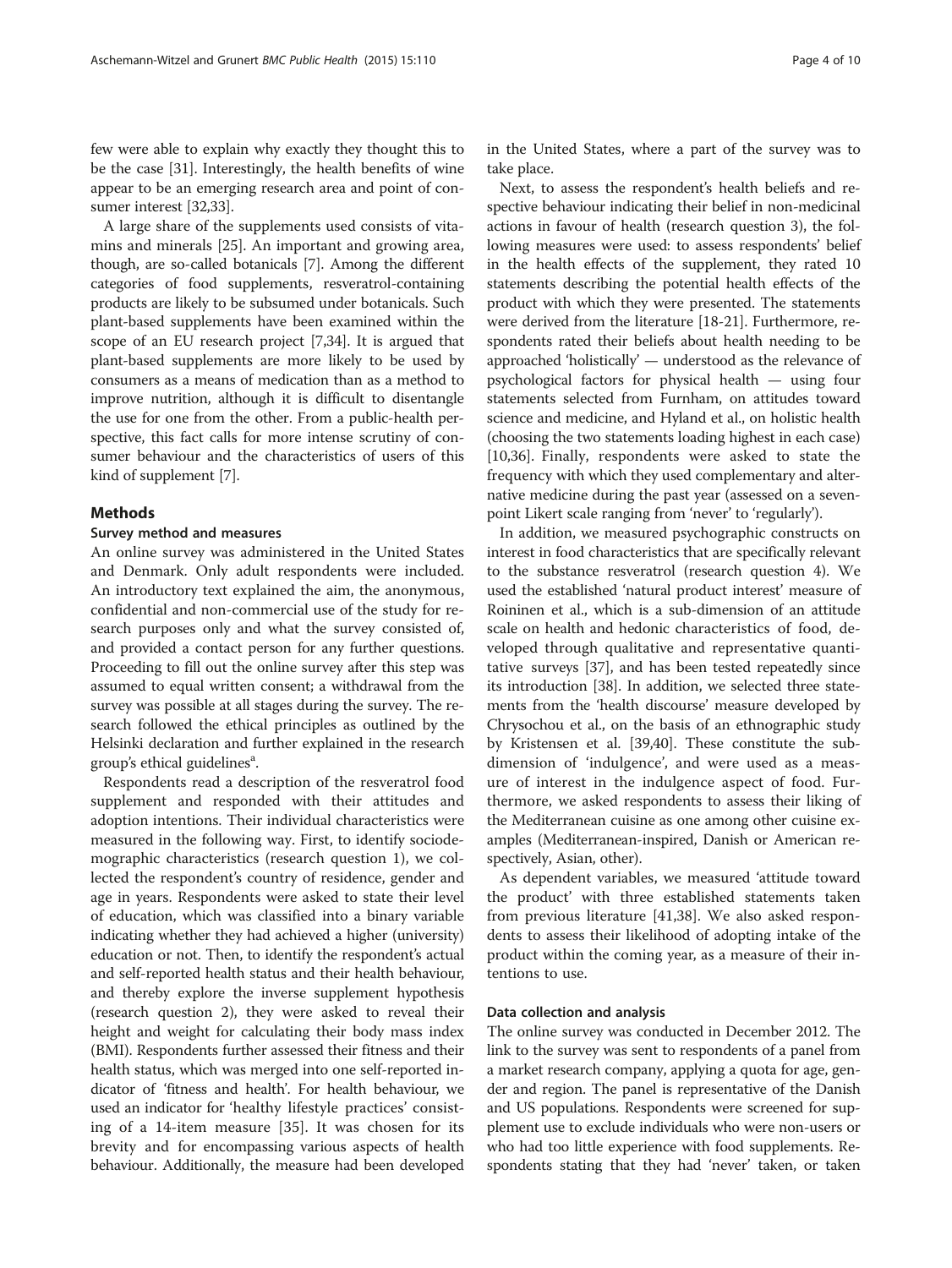supplements 'a few times' in the last year, were excluded. Before beginning the survey, an introductory page briefly introduced resveratrol as follows:

"With this survey, we would like to explore your opinion about dietary supplements containing resveratrol, and what their role could be in your daily food and nutrition habits. Resveratrol can be found in various foods but especially in red grapes, and therefore also in red wine, which is often the reason somebody might have heard of it. It appears to have a number of potential benefits for health. Resveratrol is discussed in relation to diseases, such as certain cancer types, cardiac disease, dementia including Alzheimer's disease, diabetes, obesity and general aging."

We did not test for the respondents' comprehension of resveratrol and its effects.

The survey was originally completed by 1048 respondents, 527 in Denmark and 521 in the United States, with a mean completion duration of 16.3 min in Denmark and 13.9 min in the United States. We assumed that spending less than 5 min signified respondents did not read the product descriptions sufficiently or deliberate over the questions; therefore, we excluded the 4% of respondents from the dataset who spent less than 5 minutes on the survey. Overall, 11% actually had used resveratrol supplements previously (3% in Denmark, 18% in the United States). We decided to exclude these respondents to achieve a more homogenous sample of supplement users who share a lack of experience with the exact substance presented. The analyses below were calculated using a sample size of 454 in Denmark and 376 in the United States (see Table 1). The two countries were analysed separately. We conducted linear regression to test for the

relationships of all independent variables (enter procedure, see Table [2\)](#page-5-0) with (1) the dependent variable of attitude and (2) the dependent variable of adoption intention (see Table [3\)](#page-5-0). We used SPSS 21 for the analysis. All independent variables were checked for multi-collinearity, and VIF-values were below |2|.

# Results and discussion

Averages for the measures for the two countries are displayed separately in Table 1. US respondents showed significantly more favourable attitudes and favourable adoption intentions. Furthermore, they self-reported better general fitness and health, while Danish respondents tended to achieve a higher health behaviour score. US respondents had considerably higher health expectations for resveratrol supplements and expressed stronger holistic health beliefs. Danish respondents, in turn, reported more CAM use and expressed a higher interest in Mediterranean cuisine. Respondents from the two countries did not differ in the natural and food indulgence interest. Below, the results of the regression (see Table [4](#page-6-0) for the results on attitude and Table [5](#page-6-0) for the results on adoption intention) are presented for each of the four research questions.

### Results

With regard to research question 1, i.e., the influence of sociodemographic characteristics on attitudes toward the product and adoption intent, the results show that gender, age and education were not explanatory factors, except for a small effect of education in the United States—higher education had a significant negative influence on attitudes (Table [4](#page-6-0)) and adoption intention (Table [5](#page-6-0)). For research

|  | Table 1 Sample characteristics for each variable and per country |  |  |
|--|------------------------------------------------------------------|--|--|
|--|------------------------------------------------------------------|--|--|

| Variable                                           | Denmark (454) | US (376)    | Sample comparison                  |
|----------------------------------------------------|---------------|-------------|------------------------------------|
| Gender, female                                     | 61.0%         | 51.1%       | $\chi^2(1) = 8.284, p = .004$      |
| Age, years                                         | 45.7          | 42.0        | $t(828) = 3.982, p = .000$         |
| Education, high                                    | 45.2%         | 51.6%       | $\gamma^2(1) = 3.419$ , $p = .064$ |
| BMI, M                                             | 25.7          | 27.4        | $t(762) = -3.658$ , $p = .000$     |
| Self-reported fitness and health, M (SD) (2 items) | 4.40 (1.30)   | 4.60(1.20)  | $t(828) = -2.599$ , $p = .010$     |
| Health behaviour, M (SD) (14 items)                | 4.30(0.56)    | 4.23(0.67)  | $t(804) = 1.668, p = .096$         |
| Health expectation, M (SD) (10 items)              | 3.68(1.06)    | 4.38 (1.07) | $t(828) = -9.364, p = .000$        |
| Holistic health belief, M (SD) (4 items)           | 5.29(0.81)    | 5.43 (0.92) | $t(828) = -2.283$ , $p = .023$     |
| CAM use, M (SD)                                    | 2.50(1.50)    | 2.10(1.20)  | $t(828) = 4.390, p = .000$         |
| Natural product interest, M (SD) (6 items)         | 4.29(1.20)    | 4.17(1.11)  | $t(828) = 1.476, p = .140$         |
| Food indulgence interest, M (SD) (3 items)         | 4.50(1.34)    | 4.51(1.34)  | $t(828) = -.019$ , $p = .985$      |
| Mediterranean cuisine interest, M (SD)             | 5.37 (1.59)   | 4.83(1.72)  | $t(828) = 4.633, p = .000$         |
| Attitude, M (SD) (3 items)                         | 4.17(1.21)    | 4.99(1.17)  | $t(828) = -9.752$ , $p = .000$     |
| Adoption intention, M (SD)                         | 2.72(1.75)    | 3.83 (1.78) | $t(828) = -9.034, p = .000$        |
|                                                    |               |             |                                    |

Notes.  $n = 830$ . BMI could only be calculated for respondents who opted to provide their weight and height.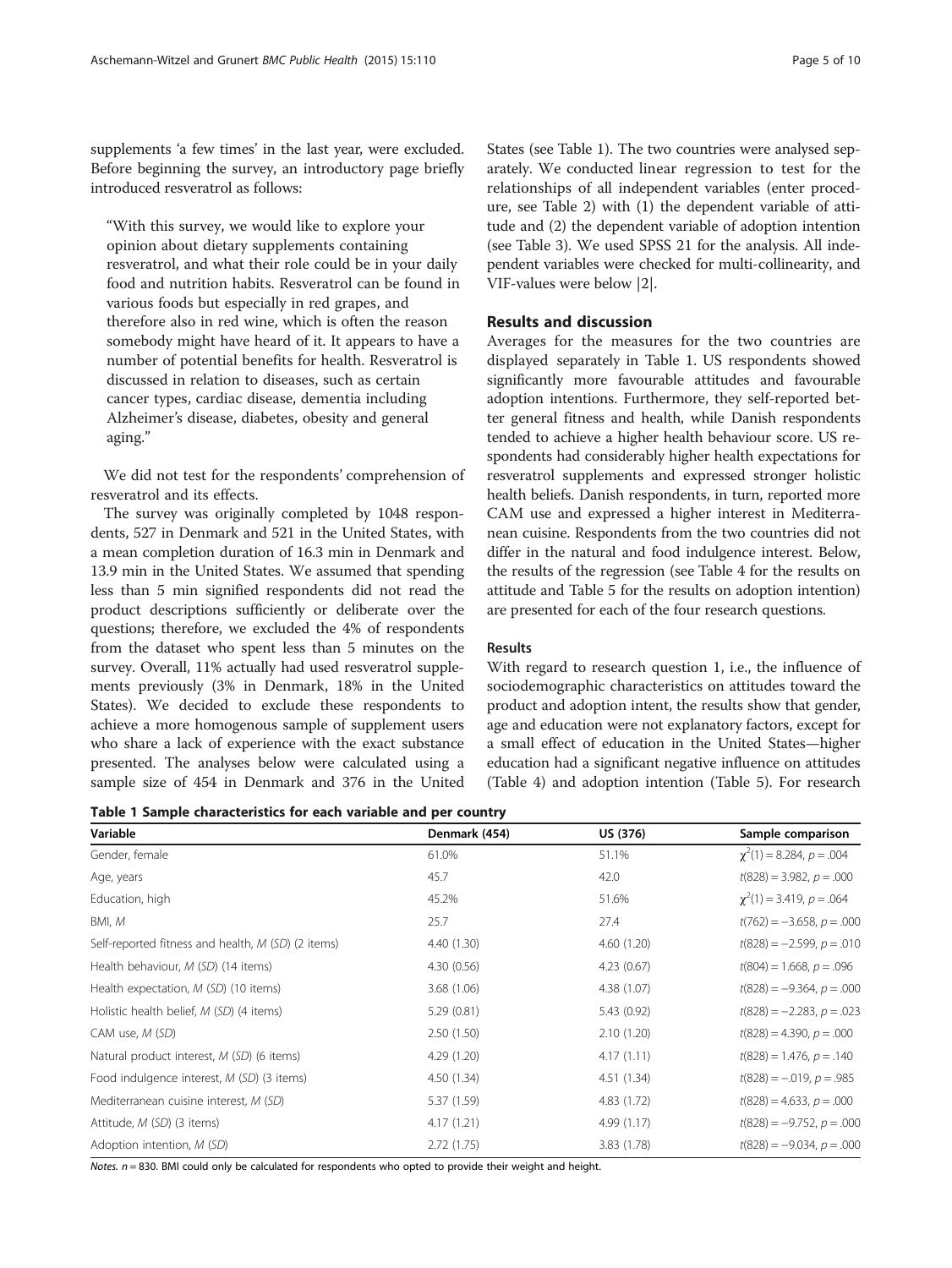| Measure                           | <b>Items</b>                                                                                                                                              |       |       |  |
|-----------------------------------|-----------------------------------------------------------------------------------------------------------------------------------------------------------|-------|-------|--|
| Self-reported fitness             | How do you assess your own fitness?                                                                                                                       | 0.748 | 0.790 |  |
| and health                        | How do you assess your own health status?                                                                                                                 |       |       |  |
| Health behaviour                  | 14 items from $[34]$ <sup>1</sup>                                                                                                                         | n/a   | n/a   |  |
| Health expectation                | 10 items derived from the literature <sup>1</sup>                                                                                                         | 0.916 | 0.915 |  |
| Holistic health belief            | People sometimes feel worse rather than better after orthodox/conventional medical treatments.                                                            | 0.728 | 0.607 |  |
|                                   | State of mind is a crucial part of achieving better health—positive thinking can enhance physical health.                                                 |       |       |  |
|                                   | The symptoms of an illness can be made worse by depression.                                                                                               |       |       |  |
|                                   | When people are stressed, it is important that they are careful about other aspects of their lifestyle,<br>as their body already has enough to cope with. |       |       |  |
| CAM use                           | How often have you used what you would consider alternative or complementary medicine<br>(medicine and/or treatments) during the last year?               |       |       |  |
| Natural product interest          | 6 items from $[36]$ <sup>1</sup>                                                                                                                          | 0.774 | 0.787 |  |
| Food indulgence interest          | I am inspired in my cooking by foreign cuisine and other new ideas.                                                                                       | 0.828 | 0.765 |  |
|                                   | I am willing to spend extra time on my daily food consumption for the sake of culinary pleasure.                                                          |       |       |  |
|                                   | I am willing to spend extra money on my daily food consumption for the sake of culinary pleasure.                                                         |       |       |  |
| Mediterranean<br>cuisine interest | To what extent do you like the following cuisines/cooking styles? [Mediterranean-inspired]                                                                |       |       |  |

# <span id="page-5-0"></span>Table 2 Independent measures

Notes. All statements were measured on a seven-point scale, except for statements 1-11 from the health behaviour measure, which were measured on a 1 (never) to 9 (more than seven times) scale. The statements used for measuring health expectations can be provided upon request. Cronbach's alpha was not computed for the health behaviour measure, as we consider this a formative indicator. <sup>1</sup>Please see Additional file [1:](#page-8-0) Table S1 for these statements.

question 2, where we tested indicators for the inverse supplement hypothesis, BMI, self-reported fitness and health status and the health behaviour indicators were not related to resveratrol attitudes and adoption intention. In Danish respondents, having favourable health behaviours was linked negatively to attitudes toward the product, but this was only marginally significant at  $p < .10$  (Table [4](#page-6-0)).

Looking at the variables for research question 3 (e.g., health effect beliefs, CAM use, related holistic health belief), the results show that favourable expectations about the health effects of the product were significantly and positively correlated with attitude and adoption intention in both countries. Current usage of

|  |  | <b>Table 3 Dependent measures</b> |  |
|--|--|-----------------------------------|--|
|--|--|-----------------------------------|--|

| Measure               | ltems                                                                                     | Cronbach's<br>alpha US - DK |  |  |  |  |
|-----------------------|-------------------------------------------------------------------------------------------|-----------------------------|--|--|--|--|
| Attitude              | Taking this product is                                                                    | 0.908                       |  |  |  |  |
|                       | $1 =$ extremely bad, $7 =$ extremely good                                                 |                             |  |  |  |  |
|                       | I am [strongly against/strongly for]<br>taking this product.                              |                             |  |  |  |  |
|                       | $1 =$ strongly against, $7 =$ strongly for                                                |                             |  |  |  |  |
|                       | I [dislike/like] taking this product.                                                     |                             |  |  |  |  |
|                       | $1 =$ dislike, $7 =$ like                                                                 |                             |  |  |  |  |
| Adoption<br>intention | How likely is it that you will take<br>resveratrol supplements during the<br>coming year? |                             |  |  |  |  |

Notes. All statements were measured on a seven-point scale.

complementary and alternative medicine was also highly associated with favourable attitudes and intentions in both Denmark and the United States (Table [4](#page-6-0) and [5\)](#page-6-0). In the United States, respondents agreeing to statements describing a holistic health belief were more likely to express favourable attitudes toward the resveratrol food supplement, but this was only marginally significant at  $p < .10$  (Table [4](#page-6-0)).

Finally, the variables included under research question 4, which aimed to explore psychographic measures potentially relevant to the perception of resveratrol supplements, were considered. We did not find a significant link to natural product interest, apart from observing a tentative negative association with attitudes in the United States  $(p < .10)$ . Reporting an interest in the indulgence aspect of food, however, was significantly and positively related to both attitudes and adoption intentions (Table [4](#page-6-0) and [5\)](#page-6-0). In Denmark, however, a preference for Mediterranean cuisine tended to be related to more favourable attitudes, but only marginally significant at  $p < .10$ .

#### Discussion

US respondents' far more positive reactions toward resveratrol, in both their attitudes and adoption intention, matched our expectations, given that the prevalence of supplement use overall, and of resveratrol use in particular, is much greater in the United States than in Denmark [[7\]](#page-8-0). Furthermore, there were far greater health expectations of the product among US respondents, which was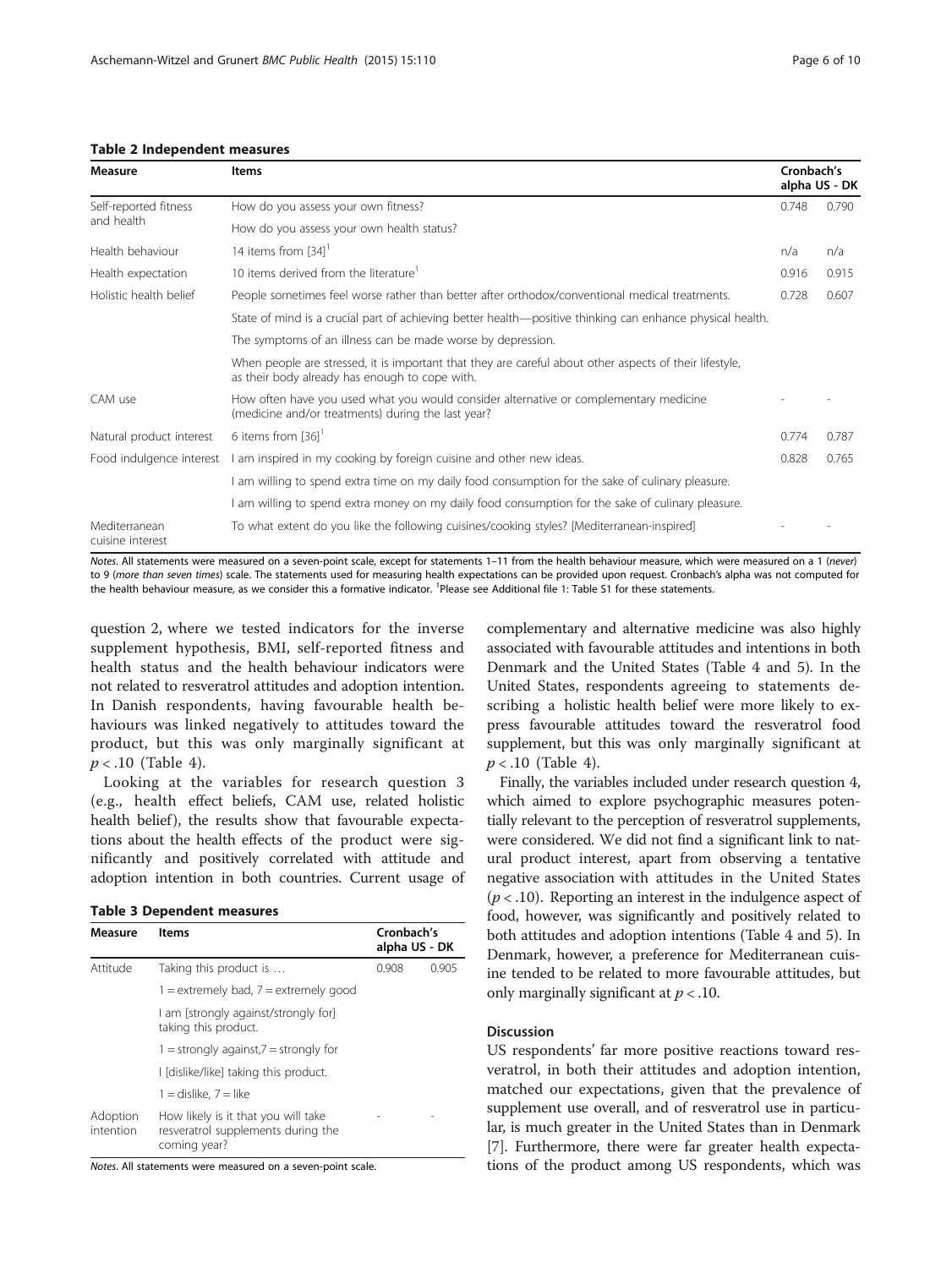| Independent variables     | B                                    | t                                 | p    | B                                  | t                                   | p    |
|---------------------------|--------------------------------------|-----------------------------------|------|------------------------------------|-------------------------------------|------|
|                           | DK:                                  |                                   |      | US:                                |                                     |      |
|                           | $R^2$ = .401 (adjusted .383);        |                                   |      | $R^2$ = .409 (adjusted .387);      |                                     |      |
|                           |                                      | $F(12) = 22.118$ , $p = .000$     |      |                                    | $F(12) = 18.420, p = .000$          |      |
| Gender                    | .116                                 | 1.110                             | .268 | $-.047$                            | $-450$                              | .653 |
| Age                       | $-0.004$                             | $-1.112$                          | .267 | .005                               | 1.329                               | .185 |
| Education                 | .118                                 | 1.191                             | .234 | $-328$                             | $-3.061$                            | .002 |
|                           |                                      | $R^2$ = .004 (-.003), F(3) = .531 |      |                                    | $R^2$ = .025 (.017), F(3) = 3.199   |      |
| <b>BMI</b>                | .001                                 | .067                              | .947 | .013                               | 1.525                               | .128 |
| Reported fitness & health | $-.001$                              | $-0.027$                          | .979 | .048                               | .912                                | .363 |
| Health behaviour          | $-0.013$                             | $-1.809$                          | .071 | $-0.010$                           | $-1.587$                            | .114 |
|                           |                                      | $R^2$ = .015 (.007), F(3) = 2.011 |      |                                    | $R^2 = .004$ (-.005), $F(3) = .401$ |      |
| Health expectation        | .683                                 | 14.479                            | .000 | .567                               | 11.065                              | .000 |
| Holistic health beliefs   | .065                                 | 1.033                             | .302 | .113                               | 1.781                               | .076 |
| CAM use                   | .087                                 | 2.649                             | .008 | .125                               | 2.837                               | .005 |
|                           | $R^2 = .364$ (.360), $F(3) = 85.788$ |                                   |      | $R^2$ = .350 (.345), F(3) = 66.746 |                                     |      |
| Natural product interest  | $-0.003$                             | $-061$                            | .951 | $-0.090$                           | $-1.685$                            | .093 |
| Food indulgence interest  | .002                                 | .040                              | .968 | .139                               | 3.131                               | .002 |
| Mediterranean cuisine     | .065                                 | 1.845                             | .066 | .032                               | .979                                | .328 |
|                           |                                      | $R^2$ = .022 (.016), F(3) = 3.404 |      |                                    | $R^2$ = .062 (.054), F(3) = 8.132   |      |

<span id="page-6-0"></span>

| Table 4 Influence of individual characteristics on attitudes toward a resveratrol supplement, linear regression |  |  |  |  |  |  |
|-----------------------------------------------------------------------------------------------------------------|--|--|--|--|--|--|
|-----------------------------------------------------------------------------------------------------------------|--|--|--|--|--|--|

Note:  $R^2$  and F values are given for each block of variables.

| Table 5 Influence of individual characteristics on intention to adopt a resveratrol supplement, linear regression |  |  |  |  |  |
|-------------------------------------------------------------------------------------------------------------------|--|--|--|--|--|
|-------------------------------------------------------------------------------------------------------------------|--|--|--|--|--|

| Independent variables     | В                                  | t                                 | p    | В                                  | t                                  | p    |  |
|---------------------------|------------------------------------|-----------------------------------|------|------------------------------------|------------------------------------|------|--|
|                           | DK:                                |                                   |      | US:                                |                                    |      |  |
|                           | $R^2$ = .322 (adjusted .301);      |                                   |      | $R^2 = .411$ (adjusted .389);      |                                    |      |  |
|                           |                                    | $F(12) = 15.685, p = .000$        |      |                                    | $F(12) = 18.539, p = .000$         |      |  |
| Gender                    | .235                               | 1.489                             | .137 | .070                               | .436                               | .663 |  |
| Age                       | .009                               | 1.493                             | .136 | .005                               | .767                               | .444 |  |
| Education                 | .216                               | 1.446                             | .149 | $-0.360$                           | $-2.194$                           | .029 |  |
|                           |                                    | $R^2$ = .008 (.002), F(3) = 1.280 |      |                                    | $R^2$ = .012 (.004), F(3) = 1.447  |      |  |
| <b>BMI</b>                | .013                               | .861                              | .390 | .008                               | .637                               | .525 |  |
| Reported fitness & health | $-0.083$                           | $-1.188$                          | .236 | $-121$                             | $-1.508$                           | .132 |  |
| Health behaviour          | $-0.017$                           | $-1.468$                          | .143 | .007                               | .742                               | .459 |  |
|                           |                                    | $R^2$ = .025 (.018), F(3) = 3.437 |      |                                    | $R^2$ = .018 (.009), F(3) = 2.003  |      |  |
| Health expectation        | .792                               | 11.091                            | .000 | .828                               | 10.567                             | .000 |  |
| Holistic health beliefs   | .057                               | .603                              | .547 | $-130$                             | $-1.333$                           | .183 |  |
| CAM use                   | .201                               | 4.022                             | .000 | .266                               | 3.966                              | .000 |  |
|                           | $R^2$ = .283 (.278), F(3) = 59.150 |                                   |      | $R^2$ = .323 (.317), F(3) = 59.105 |                                    |      |  |
| Natural product interest  | $-0.052$                           | $-755$                            | .451 | $-0.025$                           | $-311$                             | .756 |  |
| Food indulgence interest  | .127                               | 2.044                             | .042 | .348                               | 5.135                              | .000 |  |
| Mediterranean cuisine     | .009                               | .165                              | .869 | $-067$                             | $-1.312$                           | .191 |  |
|                           |                                    | $R^2$ = .018 (.012), F(3) = 2.796 |      |                                    | $R^2$ = .104 (.096), F(3) = 14.332 |      |  |

Note:  $R^2$  and F values are given for each block of variables.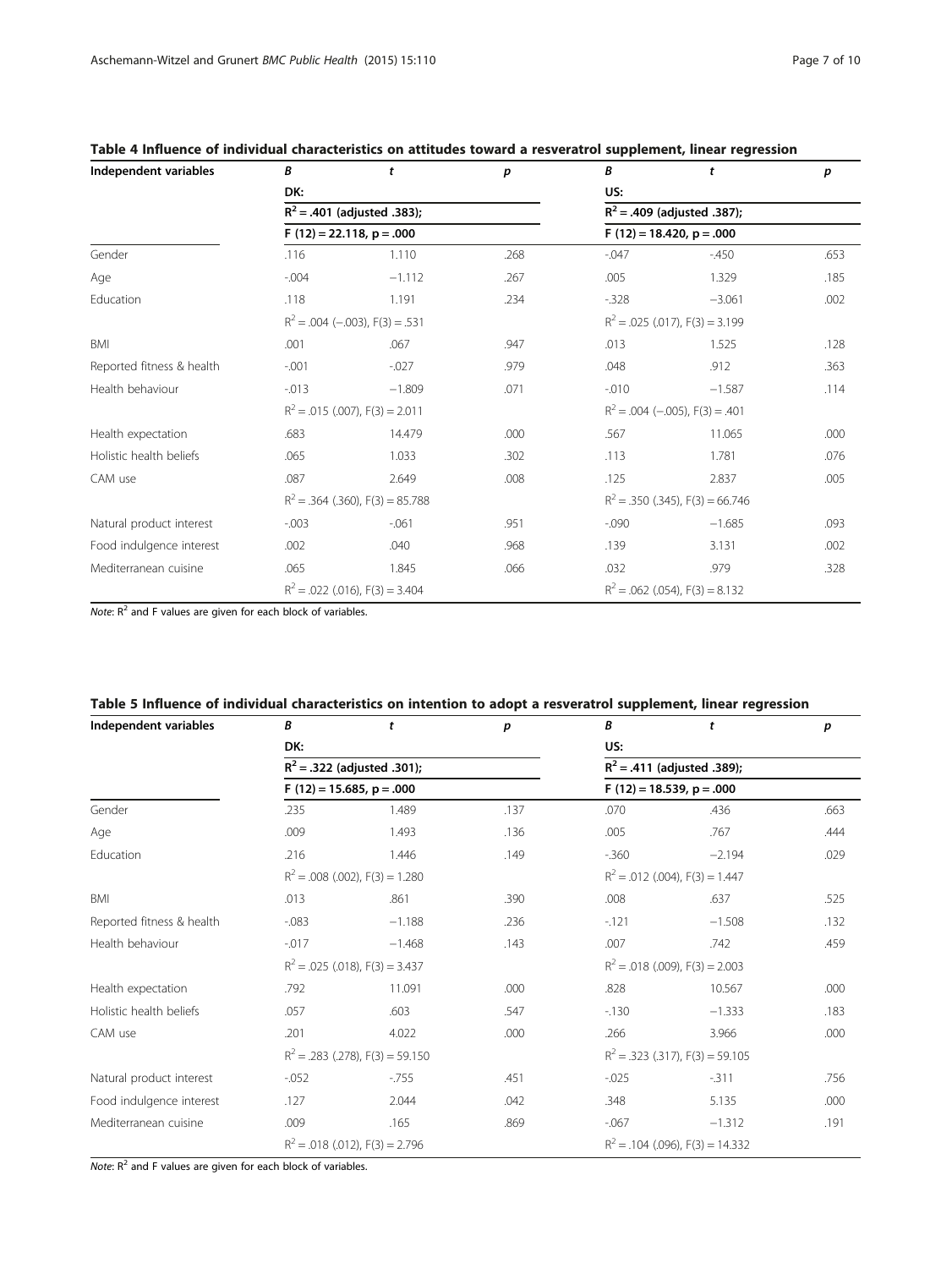linked to their attitudes and intentions. The factors linked to favourable attitudes and adoption intentions are, however, very similar between the two countries, except for the negative association with higher education that was found only in the United States. Therefore, it appears as if resveratrol supplement usage is largely correlated to similar factors in the two countries.

Sociodemographics were not significantly linked. This is in contrast to the literature, which suggests that supplement users tend to be well-educated, female and relatively older [\[7](#page-8-0)]. Neither did we find men to be more favourable toward resveratrol, contrary to Timbo et al., who indicated that men might be more likely to prefer botanicals [\[25](#page-8-0)]. However, the sample consisted of (at minimum) occasional users of supplements, so the results need to be interpreted as factors linked to the perceptions of resveratrol supplements among supplement users, and not in the population at large. It is surprising, however, that we found a small but statistically significant negative association with education in the United States, as this is counter to previous research on supplement users' characteristics.

The inverse supplement hypothesis suggests that consumers who are in the least need of supplements are more likely to use supplements to boost their already favourable health state or behaviour [[2](#page-8-0),[9,13\]](#page-8-0). However, our findings do not support this hypothesis, at least not with the indicators that were used. Thus, the inverse supplement hypothesis either could not be uncovered by the approach taken, or does not apply to the botanical resveratrol. It is unknown whether the inverse supplement hypothesis might be more applicable to one type of supplement more than others, i.e., depending on whether it is regarded as being closer to medicine—as botanicals are—or closer to food.

The most strongly associated factor appears to be high expectations of the effects of the supplement on health, which we expected. However, it was also found that respondents who reported using complementary and alternative medicine were most likely to be favourable in both attitudes toward and adoption intentions for the resveratrol supplement. We have not found this relation shown in the literature so far, apart from the fact that the sociodemographic characteristics of both CAM and supplement users are rather similar [[11\]](#page-8-0). The finding might indicate that the same respondents are leaning toward the usage of supplements, as well as their choice of complementary and alternative medicine, or even perceive the former belonging to the latter.

No positive relations were found between natural product interest and resveratrol food supplement interest; thus, we cannot confirm that a preference for 'naturalness' [[15](#page-8-0)] is linked to interest in resveratrol supplements as a plantbased supplement. Interestingly, however, we found that indulgence food interest was associated positively with attitude and adoption intention. Thus, the results show that it is possible to identify psychographic variables of relevance. Resveratrol is associated with red wine and the related Mediterranean diet, as well as with alleviating the negative effects of obesity. Both are, in turn, associated with the enjoyment of food, especially when thinking about the role of food in France [[42](#page-9-0)] and the French paradox [\[22,23\]](#page-8-0), and given that many consumers apply the taste = unhealthy 'intuition' [\[43\]](#page-9-0). Our results suggest that the respondents who were interested in food enjoyment were, in fact, also more interested in the resveratrol food supplement. Interestingly, this indirectly indicates a contradiction of the inverse supplement hypothesis, assuming the foods these consumers were envisioning while answering the statements were relatively unhealthy.

A limitation of the study is that the cross-sectional nature of the data does not allow for understanding developments over time with regard to this issue. While the panel was representative, our screening for supplement use, and the quota sampling of respondents, mean that the sample was not representative of the US or Danish population.

#### Conclusions

We conclude that among consumers who at least occasionally use supplements, strong belief in the products' health effects, CAM usage behaviour and interest in the indulgence dimension of food are most strongly linked to favourable attitudes and adoption intention for a resveratrol food supplement. Furthermore, in the United States the less educated are more likely to be interested. The inverse supplement hypothesis was not confirmed for resveratrol supplements, and even appeared to be indirectly contradicted, given that a food-indulgence orientation was linked to interest in resveratrol.

As an implication for marketing resveratrol supplements, we suggest that apart from clearly communicating the health benefits, messages should target consumers who use CAM and are interested in food as a culinary pleasure. More importantly, from a public-policy perspective, the results suggest that it could be consumers who might have or will develop health problems who are especially drawn to resveratrol supplements—at least when assuming that interest in the enjoyment of food is related to unhealthy eating. Therefore, further research ought to explore whether consumers misperceive resveratrol supplements as a magic solution, with use of the supplement 'backfiring', in the sense that they engage in even more unhealthy behaviour after adopting the product [[44](#page-9-0)]. Given that the other factor linked to positive attitudes and adoption intention of resveratrol supplements was CAM usage, this relation might inform how the prospective consumers that are open to resveratrol usage can be approached, which is linked to communication on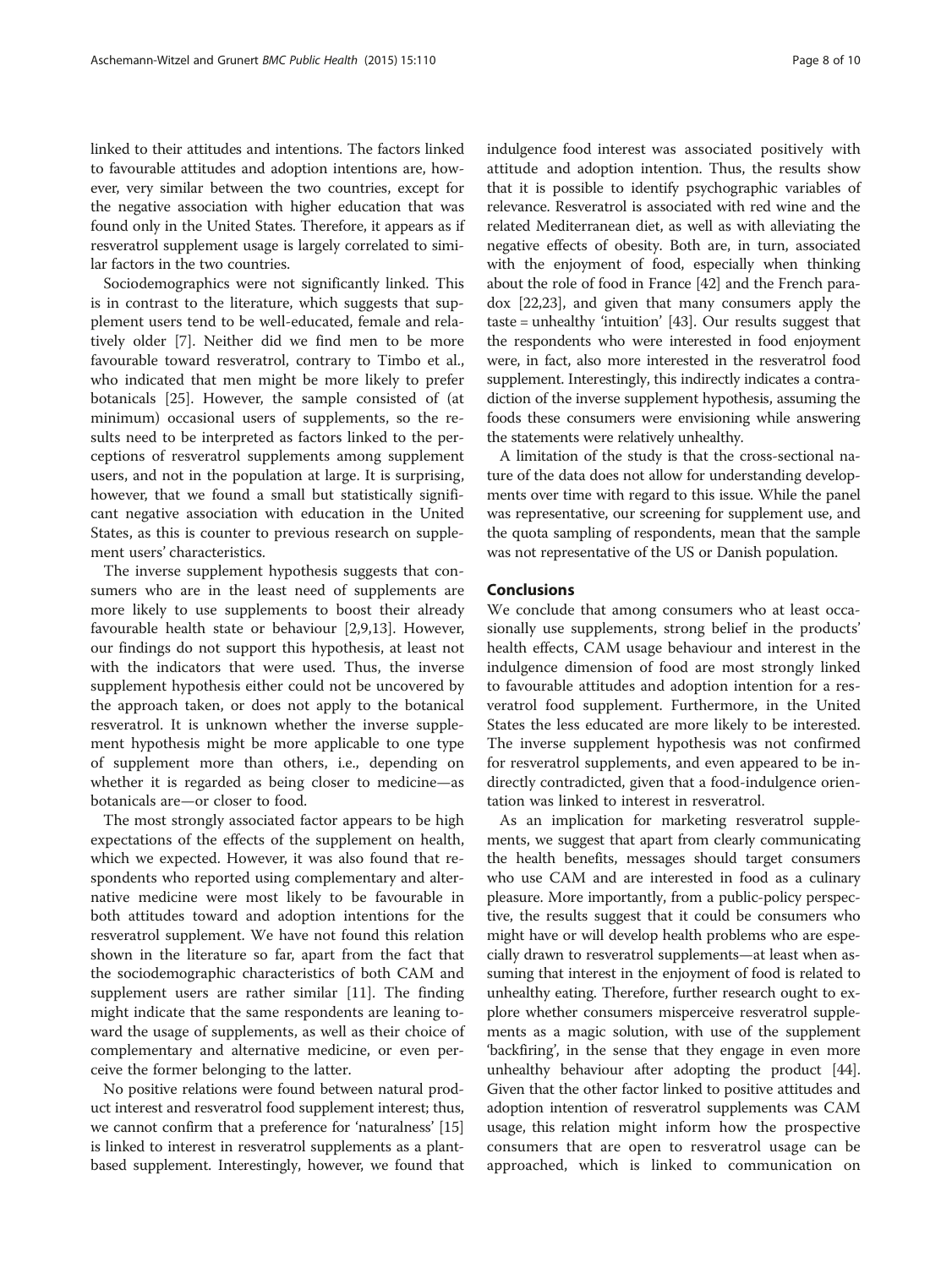<span id="page-8-0"></span>and about CAM. Further research might also illuminate whether and why those with lower education in the United States might be more drawn to resveratrol. Given that consumers are more and more interested in supplements and that the availability of established, as well as new, variants is increasing, the opportunities and challenges that supplements offer or pose to public health should be monitored by continuous research on market and consumer behaviour.

#### **Endnote**

The ethical guideline document of MAPP Centre for Research on Customer Relations in the Food Sector can be provided on request.

### Additional file

[Additional file 1: Table S1.](http://www.biomedcentral.com/content/supplementary/s12889-015-1348-7-s1.docx) Independent measures not listed in Table [2.](#page-5-0)

#### Competing interests

The authors declare that they have no competing interests.

#### Authors' contributions

All authors contributed to the design of the study. JEAW conducted the statistical analysis and drafted the manuscript. All authors participated in the interpretation of the data, revision of the manuscript and also read and approved the final manuscript.

#### Acknowledgements

The study was conducted within the scope of a broader Danish project ('LIRMOI - Resveratrol forsøg ved overvægt', funded by the Danish strategic research council) that researched the impact of resveratrol intake on human health, a subproject that explores how consumers respond to information on and products with resveratrol.

# Received: 10 January 2014 Accepted: 5 January 2015

#### References

- 1. Greger JL. Supplement use is associated with health status and health-related behaviors in the 1946 British birth cohort. Nutr Epidemiol. 2001;0022-3166/05:1339–43.
- 2. Rietjens IMCM, Slob W, Galli C, Silano V. Risk assessment of botanicals and botanical preparations intended for use in food and food supplements: emerging issues. Toxicol Lett. 2008;180:131–6.
- 3. Kaur S, Das M. Functional foods: an overview. Food Sci Biotechnol. 2011;20:861–75.
- 4. Sareela M. Functional Foods. Concept to Product. 2nd ed. Oxford: Woodhead Publishing; 2000.
- 5. Howlett J. Functional Foods: From Science to Health and Claims. Brussels, Belgium: ILSI Europe Monograph series; 2008.
- 6. EU: Directive on Food Supplements. 2002/46/EC.
- 7. Egan B, Hodkins C, Shephard R, Timotijevic L, Raats M. An overview of consumer attitudes and beliefs about plant food supplements. Food Funct. 2011;2:747–52.
- 8. Beitz R, Mensink GBM, Hintzpeter B, Fischer B, Erbersdobler HF. Do users of dietary supplements differ from nonusers in their food consumption? Nutr Epidemiol. 2004;19:335–41.
- Conner M, Kirk SFL, Cade JE, Barret JH. Why do women use dietary supplements? The use of the theory of planned behaviour to explore beliefs about their use. Soc Sci Med. 2001;52:621–33.
- 10. Furnham AA. Are modern health worries, personality and attitudes to science associated with the use of complementary and alternative medicine? Br J Health Psychol. 2007;12:229–43.
- 11. Bishop FL, Lewith GT. Who uses CAM? A narrative review of demographic characteristics and health factors associated with CAM use. Evid Based Complement Alternat Med. 2008;7(1):11–28.
- 12. McDonald DD, Nicholson NR. Dietary supplement information and intention to continue and recommend supplements. Int J Nurs Stud. 2006;43:51–7.
- 13. de Jong N, Ocké MC, Branderhorst HAC, Friele R. Demographic and lifestyle characteristics of functional food consumers and dietary supplement users. Br J Nutr. 2003;89:273.
- 14. Ritchie MR. Use of herbal supplements and nutritional supplements in the UK: what do we know about their pattern of usage? Proc Nutr Soc. 2007;66:479–82.
- 15. Rozin P, Spranca M, Krieger Z, Neuhaus R, Surillo D, Swerdlin A, et al. Preference for natural: instrumental and ideational/moral motivations, and the contrast between foods and medicines. Appetite. 2004;43:8–8.
- 16. Grunert KG. Future trends and consumer lifestyles with regard to meat consumption. Meat Sci. 2006;74:149–60.
- 17. VitaminShoppe [\[http://www.vitaminshoppe.com/store/en/vitamins\\_](http://www.vitaminshoppe.com/store/en/vitamins_minerals/index.jsp) [minerals/index.jsp\]](http://www.vitaminshoppe.com/store/en/vitamins_minerals/index.jsp).
- 18. Baur JA, Sinclair DA. Therapeutic potential of resveratrol: the in vivo evidence. Nat Rev Drug Discov. 2006;5:493–506.
- 19. Chachay VS, Kirkpatrick CMJ, Hickman IJ, Ferguson M, Prins JB, Martin JH. Resveratrol - pills to replace a healthy diet? Br J Clin Pharmacol. 2011;72:27–38.
- 20. Szkudelska K, Szkudelski T. Resveratrol, obesity and diabetes. Eur J Pharmacol. 2010;635:1–8.
- 21. Science. Aging genes: the Sirtuin story unravels. Science news focus. Eur J Pharmacol. 2011;635:1–3.
- 22. Kopp P. Resveratrol, a phytoestrogen found in red wine. A possible explanation for the conundrum of the 'French paradox'? Eur J Endocrinol. 1998;138:619–20.
- 23. Renaud S, de Lorgeril M. Wine, alcohol, platelets, and the French paradox for coronary heart disease. Lancet. 1992;339:1523–6.
- 24. Rumawas M E, Dwyer JT, Mckeown NM, Meigs JB, Rogers G, Jacques PF. The development of the Mediterranean-style dietary pattern score and its application to the American diet in the Framingham offspring cohort. J Nut Nutr Epidemiol. 2009. doi:10.3945/jn.108.103424.
- 25. Timbo BB, Ross MP, McCarthy PV, Lin CT, Lin CT. Dietary supplements in a national survey: prevalence of use and reports of adverse events. J Am Diet Assoc. 2006;106:1966–74.
- 26. Van der Horst K, Siegrist M. Vitamin and mineral supplement users. Do they have healthy or unhealthy dietary behaviours? Appetite. 2011;57:758–64.
- 27. Pillitteri JL, Shiffman S, Rohay JM, Harkins AM, Burton SL, Wadden TA. Use of dietary supplements for weight loss in the United States: results of a national survey. Obesity. 2008;16:790–6.
- 28. Cox DN, Koster A, Russell CG. Predicting intentions to consume functional foods and supplement to offset memory loss using an adaptation of protection motivation theory. Appetite. 2004;42:55–64.
- 29. Devcich DA, Pedersen IK, Petrie KJ. You eat what you are: modern health worries and the acceptance of natural and synthetic additives in functional foods. Appetite. 2007;48:333–7.
- 30. Dickson-Spillmann M, Siegrist M, Keller C. Attitudes toward chemicals are associated with preference for natural food. Food Qual Preference. 2011;22:149–56.
- 31. Barreiro-Hurlé J, Colombo S, Cantos-Villar E. Is there a market for functional wines? Consumer preferences and willingness to pay for resveratrolenriched red wine. Food Qual Preference. 2008;19:360–71.
- 32. Lockshin L, Corsi AM. Consumer behaviour for wine 2.0. A review since 2003 and future directions. Wine Econ Pol. 2012;1:2–23.
- 33. Yoo YJ, Saliba Anthony J, MacDonald JB, Prenzler PD, Ryan D. A crosscultural study of wine consumers with respect to health benefits of wine. Food Qual Preference. 2013;28:531–8.
- 34. PlantLIBRA. PLANT food supplements: Levels of intake, benefit and risk assessment. [\[http://www.plantlibra.eu/web/node/44\]](http://www.plantlibra.eu/web/node/44)
- 35. Greenwood JLJ, Murtaugh MA, Omura EM, Alder SC, Stanford JB. Creating a clinical screening questionnaire for eating behaviors associated with overweight and obesity. J Am Board Fam Med. 2008;21:539–48.
- 36. Hyland ME, Lewith GT, Westoby C. Developing a measure of attitudes: the holistic complementary and alternative medicine questionnaire. Complement Ther Med. 2003;11:33–8.
- 37. Roininen K, Lähteenmäki L, Tuorila H. Quantification of consumer attitudes to health and hedonic characteristics of foods. Appetite. 1999;33:71–88.